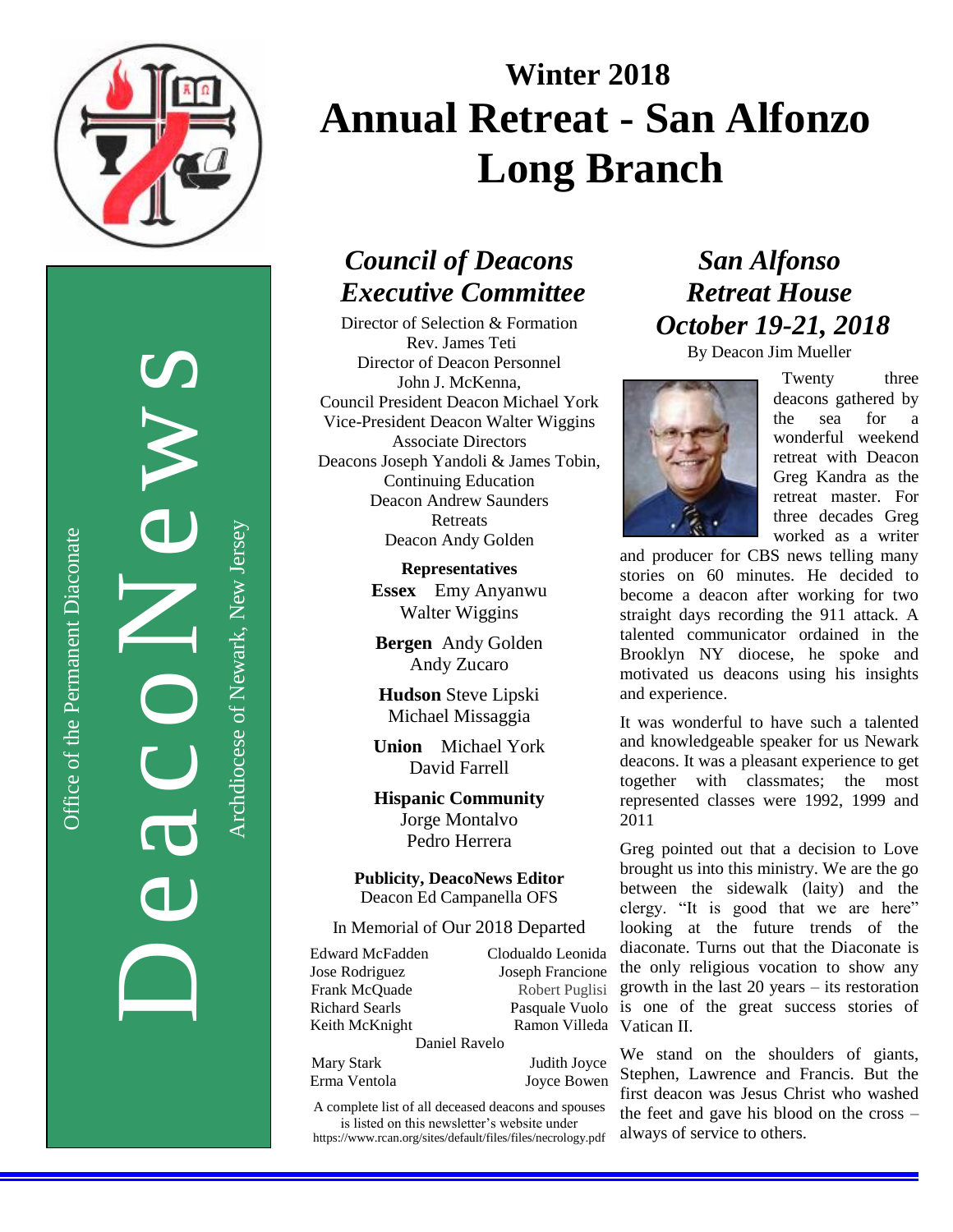Deacon Retreat, Continued from page 1

The diaconate will continue to evolve listening to God's voice. The challenge is that the church is moving and we must move with it. Oscar Romero's prayer is a beautiful depiction of our future response. We are workers, not master builders; ministers, not Messiahs.

[http://www.usccb.org/prayer-and](http://www.usccb.org/prayer-and-worship/prayers-and-devotions/prayers/prophets-of-a-future-not-our-own.cfm)[worship/prayers-and](http://www.usccb.org/prayer-and-worship/prayers-and-devotions/prayers/prophets-of-a-future-not-our-own.cfm)[devotions/prayers/prophets-of-a](http://www.usccb.org/prayer-and-worship/prayers-and-devotions/prayers/prophets-of-a-future-not-our-own.cfm)[future-not-our-own.cfm](http://www.usccb.org/prayer-and-worship/prayers-and-devotions/prayers/prophets-of-a-future-not-our-own.cfm)

As Pope Francis said, we are deacons of joy, teaching by doing, going out into the margins ever open to God's constant surprises. When Pope Francis washes the feet of prisoners, he makes his stole into a deacon stole.

There are four marks of the deacon.

You have to See. Eyes and heart must be open to the dark corners which need light.

It involves Encounter. Meet people where they are – not where you want them to be.

It Demands Hope. All of us are witnesses of hope which is countercultural to a world in despair. See others with the eyes of Jesus.

Uplift those who are torn down. With courage and joy proclaim the good news. Do it out of love.

We especially thank Deacon Andy, Golden who was not in good health, for handling the retreat details as well as Deacon Greg Kandra for his inspiring talks and great photo coverage.

Copy/Paste into Facebook for all retreat photos: [https://www.facebook.com/deacongre](https://www.facebook.com/deacongreg.kandra/media_set?set=a.10216056031326046&type=3) [g.kandra/media\\_set?set=a.1021605603](https://www.facebook.com/deacongreg.kandra/media_set?set=a.10216056031326046&type=3) [1326046&type=3](https://www.facebook.com/deacongreg.kandra/media_set?set=a.10216056031326046&type=3)



### **Winter 2018 http://sjanj.net/rcan\_deacon Archdiocese of Newark**

### *Retreat Attendees*





## *Deacon Spotlight Steve Lipski*



Deacon Steve grew up in a traditional Polish/Irish Catholic household in Jersey City, New Jersey. Not until

he started to attend CCD at St. Paul of the Cross did he begin to realize how others thought about or approached faith. He thought, up until that time, that everyone had the same thoughts about church. He began to learn that people approach faith differently, but, at the core, most people want to know, love, and serve God. At the age of twelve, he lost his father to a hit and run driver. He blamed God, actually hated Him, for taking his father's life. At that time, Fr. Tom Olsen reached out to him and helped him through this phase of his life. Fr. Tom passed away on November 3, 2010, but Deacon Steve will never forget how Fr. Tom reached out to him, a deeply wounded, angry teenager and made him feel loved and cared for. Fr. Tom modeled for him Christ's love and guided him towards a better life.

Fr. Tom encouraged Deacon Steve to go to college at Seton Hall University and enter the minor seminary. Deacon

Steve tried seminary life for about two years but was too personally illprepared on many levels to turn his life completely over to Christ and His Church, so he went into teaching and later married. Even though he left the seminary, those positive experiences continue to influence his thinking and spirituality and continue to nurture him.

During his college years Deacon Steve continued to search more broadly and deeply why people embrace and how they manifest their faith. After graduating from Seton Hall University with two Bachelors and then two Masters, he attended Teachers College, Columbia University, where he completed all his course work and requirements for a doctorate, except the dissertation.

While at Teachers College, he worked in Washington Heights, New York City as a high school English as a Second Language Instructor and met Yraida Aponte, who he later married. Yraida has been bedrock for him, supporting his prayer life and diaconal ministry. Deacon Steve and Yraida were incapable of having their own children, but they assist many others to raise theirs, and they feel tremendously blessed and rewarded for doing so. In the 25 years Deacon Steve and Yraida have been married, they have grown together and deepened their faith. Deacon Steve and Yraida are going to the Holy Land this December 2018 to renew their wedding vows and be blessed at the Franciscan Wedding Church in Cana, Israel.

Deacon Steve credits becoming a deacon to a calling from God, the intercession of the Blessed Virgin Mary, encouragement from Father Joseph Meagher and support from his former pastor, Fr. Michael Santoro, who departed this life on December 1, 2017. Deacon Steve was ordained to the diaconate on June 4, 2016 for the Archdioceses of Newark at the Cathedral Basilica of the Sacred Heart.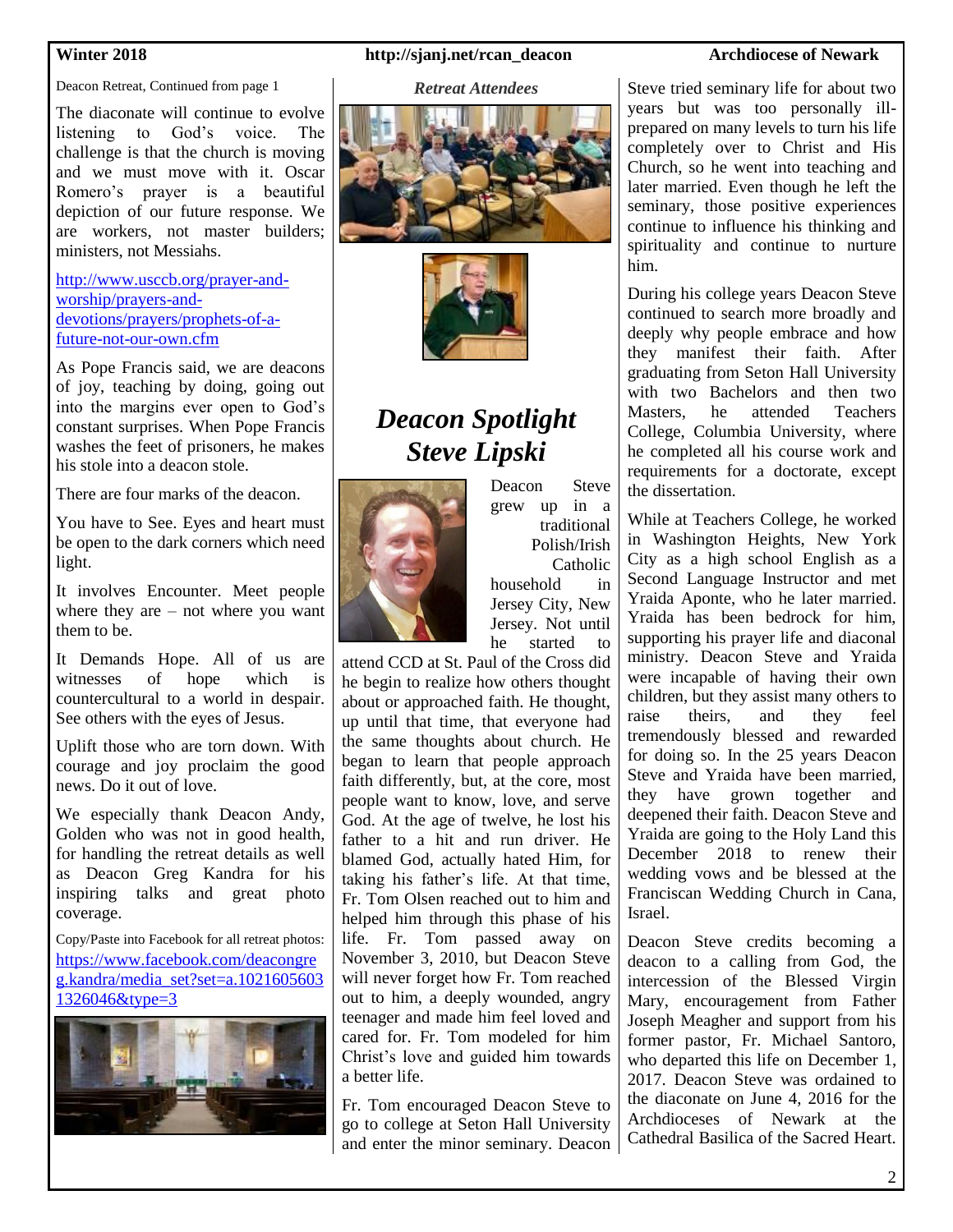**Winter 2018 http://sjanj.net/rcan\_deacon Archdiocese of Newark** 

As a deacon, Deacon Steve assists at Holy Mass at his parish almost every Sunday. He adores and reposes the Blessed Sacrament weekly, prepares parents and children for baptism on a monthly basis, administers the RCIA program in English, helps with Pre-Cana, makes hospital visits, serves at wakes and funerals, and cooks at the parish's annual feast. Lastly, he was just elected to the Deacon Council, representing Hudson County.

Deacon Steve, in addition to his diaconal ministry, is a vice principal in Harrison High School, a member of the Knights of Columbus (Fourth Degree), member of the Knights of the Holy Sepulchre, and an avid runner. He has run five Marathons (three in New York City, one in Philadelphia, and one in Rome, Italy); the fastest was his last, as he ran the New York City Marathon on November 4, 2018 with a time of 3:53. He currently is training to see if he can run fast enough to qualify for the Boston Marathon.

Overall, Deacon Steve and Yraida are most grateful and joyful to be able to serve the Lord and His Church with the help of the Blessed Virgin Mary, and they thank God for such a unique grace.

### *Distractions from Jesus*

by Deacon Andy Golden

A young man meets with a deacon.

The young man seems distraught and tells the deacon "I won't go to church anymore!"

The deacon asked: - but why? The young man replied: I see parishioners who speak cruelly of other parishioners; the lector who does not read well; the whinny infant eating cheerios; people who look at their cell phones during mass. Among these and so many and so many other bad things I do not see the need to go to Church.

The Deacon says: All right, but first I want you to do me a favor: take a glass full of water and jog around the church without spilling a drop of water on the ground. After that, you can get out of going to church. And the young man thought: that's very easy! So he ran three laps around the church as the deacon asked.

When he finished he said: I am ready. And the deacon asked him: When you were running, did you see any parishioner speak cruelly of another? The young man said: - no. Did you see people complain to each other? The young man: - no. Did you see anyone watching cell phone? The young man: - no.

Then the deacon asked "DoYou know why?" You were focused on the glass not to spill any the water. The same is in our spiritual life. When keep our focus our Lord Jesus Christ, we will not have time to see people's mistakes.

The deacon then concluded: Who leaves the church because of people, **never came in for Jesus.**

The same is for major issues confronting us as Catholics – like the sex crisis that the church continues to suffer from today.

The institutional church is in a spiritual crisis. And right now many Catholics say that it's really hard to be a Catholic

You and I are entitled to be angry – very angry and we should let the church leadership know about our feelings

These bishops and priests were influenced by Satan – I have no doubt about that!

But all of us are sinners, and we should not judge these bishops and priests, Only Jesus and our Father can judge these men.

And we cannot let their sins be a distraction

Our Focus must always be on the Bread of Life who is Jesus – through the Eucharist

### *Deacon Ramon Villeda*



Deacon Ramon Villeda Ramos Ordained on June 11, 1978. Born on Aug. 31, 1929, entered eternal life on Aug. 14, 2018. Born in Sonsonate, El Salvador, the only

child of Antonio "Tono" Alvarado and Carmen Villeda Ramos Cristales Hunter. Ramon was a Deacon for the Roman Catholic Apostolic Church and an economist/ accountant for Jose Simeon Canas Central American University (UCA) Jesuit-Societas Iesu.

Deacon Ramon attended Georgetown University and earned a bachelor's from Montclair State.

Deacon Ramon was Nephew Grandson to British American engineer, Mr. William Hunter, of Rail Road Transportation System in Acajutla, El Salvador. Nephew of his Excellency Rev. Arturo Rivera Damas, Archbishop of Salvador, Ramon remembered his late mother always saying, "My son, you will always be Bless".

In 1963, Deacon Ramon married the love of his life, Maria Olivia; he was married by his friend the Honorable Napoleon Duarte, later President of El Salvador. Together they had four sons: Ramon Antonio Jr. (Ray), Jose (Joe), Julio and Mario.

Deacon Ramon served at Saint Columba, Immaculate Heart of Mary, Our Lady of Good Counsel and Immaculate Conception, spiritual advisor for St. Michael's Hospital. Deacon Ramon's ministry in Christ lasted 40 years.

A Funeral Mass was celebrated at Sacred Heart Cathedral Basilica, Newark, NJ., Bishop Manuel A. Cruz presided.